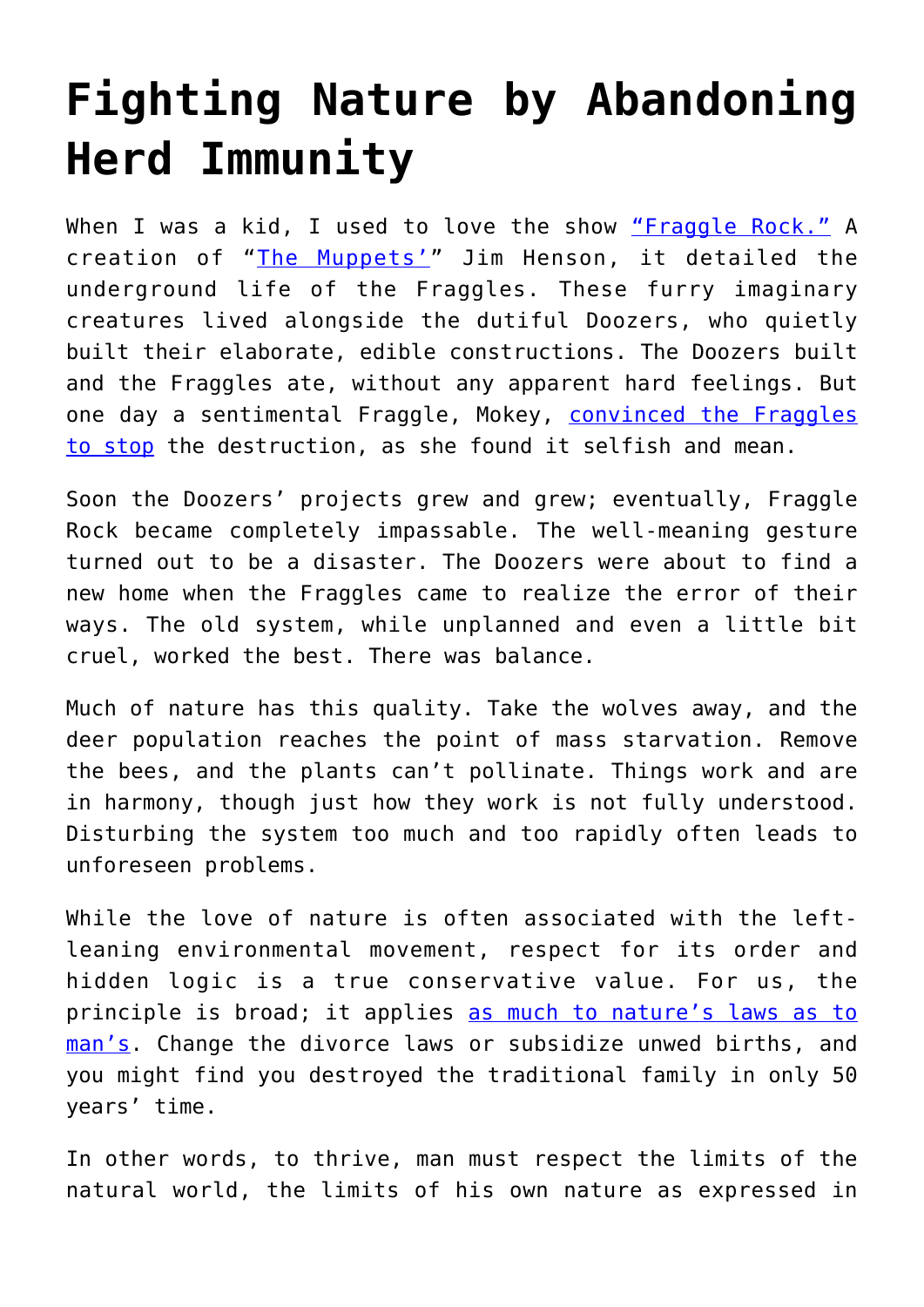traditions and folkways, as well as the supernatural limits of the spirit.

## **Modern Medicine's Victories Against Nature**

In any discussion of "Would you rather live now or some time in the past?" developments in medicine loom large. It's easy to take them for granted. Significant infant mortality, infectious diseases, and a great deal of suffering have been conquered only in the last 100 years. Antibiotics were one of the more important contributors. Then, numerous vaccines. Finally, public health deserves praise for restaurant and food inspections, sanitation projects, and the like.

These achievements should not be dismissed lightly. But, as in much else, there is a limit.

Our steady food supply and the decline of smoking have led to an explosion of lifestyle diseases like obesity and diabetes. Ultraclean childhoods leave numerous young people beset by severe and deadly allergies. A materialist worldview has also contributed to the diseases of despair, such as drug abuse, depression, and suicide.

Now a new virus has traversed the world. It has led to a particularly acute panic among those most connected to modern cities and disconnected from tradition, the land, and nature. The density permitted by revolutions in public health have allowed our megacities like New York to form, but now they have become vectors for the rapid spread of new diseases.

The coronavirus and its death toll have shocked a world used to control and comfort, where death came mostly at predictable intervals. There appears a limit to what can be accomplished through science and technology, and acknowledging such limits is alien to the western scientific enterprise.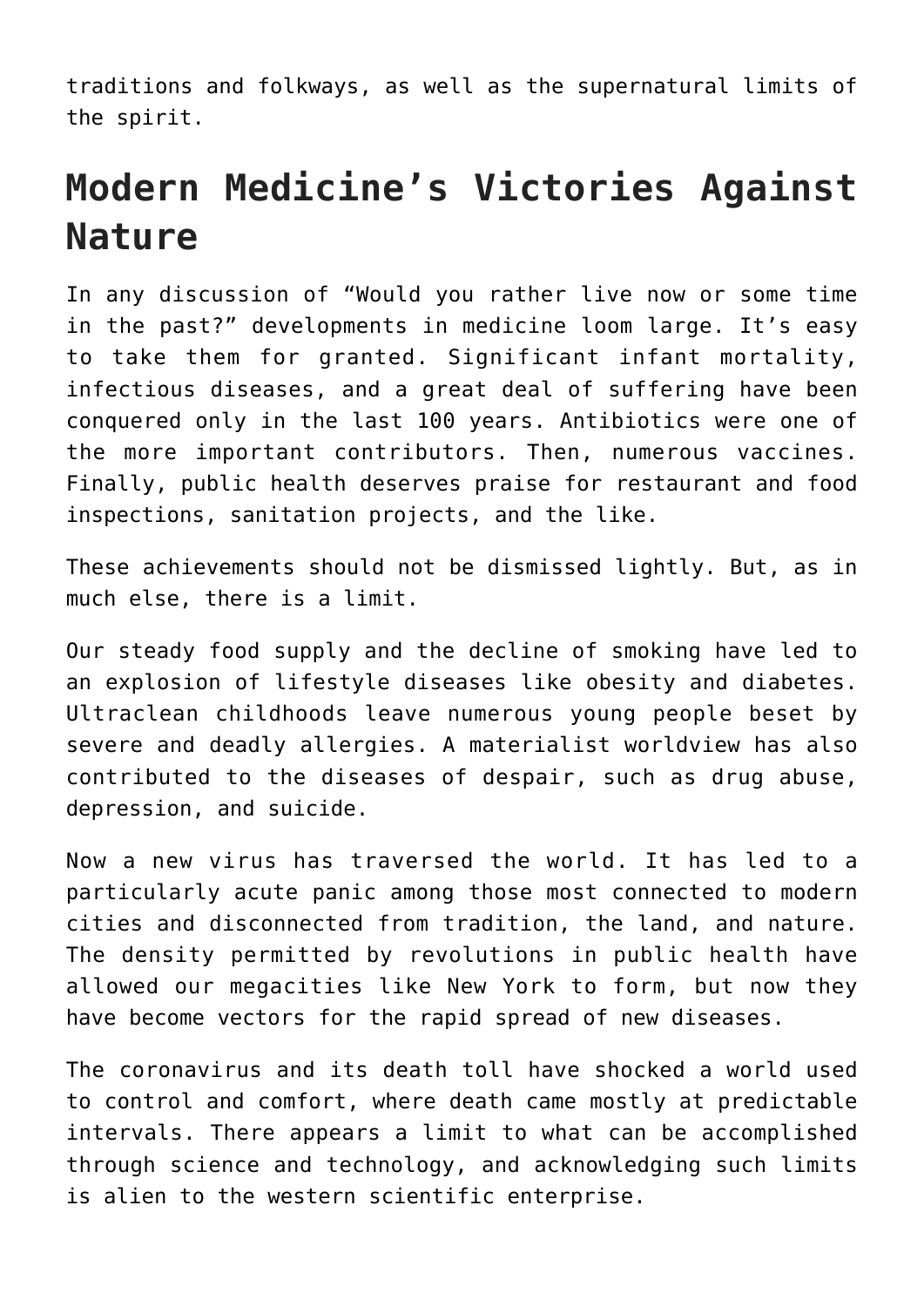Shutdowns and masks are brute force measures of [dubious](https://www.wsj.com/articles/do-lockdowns-save-many-lives-is-most-places-the-data-say-no-11587930911) [utility.](https://www.wsj.com/articles/do-lockdowns-save-many-lives-is-most-places-the-data-say-no-11587930911) So far, they either have not worked or their benefits dissipate as soon as life returns to normal. It appears the virus has its own agenda, and the stoic approach of herd immunity, which does much to keep the flu and other diseases from becoming ravaging pandemics, has been set aside.

Oxford epidemiologist Sunetra Gupta appears eminently more sensible and balanced than many of her colleagues. She is a prominent lockdown skeptic and says [in this excellent](https://reaction.life/we-may-already-have-herd-immunity-an-interview-with-professor-sunetra-gupta/) [interview,](https://reaction.life/we-may-already-have-herd-immunity-an-interview-with-professor-sunetra-gupta/)

*the only way we can reduce the risk to the vulnerable people in the population is, for those of us who are able to acquire herd immunity, to do that. Even if there is a little bit of a risk. I'm 55 years old, there's some slight risk out there. But I would be willing to take that, just as I do with the flu. There's a risk I might die of flu, but I'm willing to take that risk, because I know that if I don't then flu will appear as it did before, it will enter the population of immunologically naive individuals, and then there will be a high risk of infection which will have a disproportionate effect on the vulnerable sector of the population. . . . Flu is clearly a very dangerous virus, but the reason we don't see more deaths from flu every year is because, through herd immunity, the levels of infection are kept to as low a level as we can get.*

While the coronavirus mitigation measures are sometimes framed as pitting the economy against lives or greed versus compassion, Gupta makes the useful point that there is a terrible moral and social cost that comes with many of these measures. They encourage people to be afraid of others, avoid human connection, and willingly confine the most vulnerable to grinding poverty.

Admitting that we may simply be required to accept the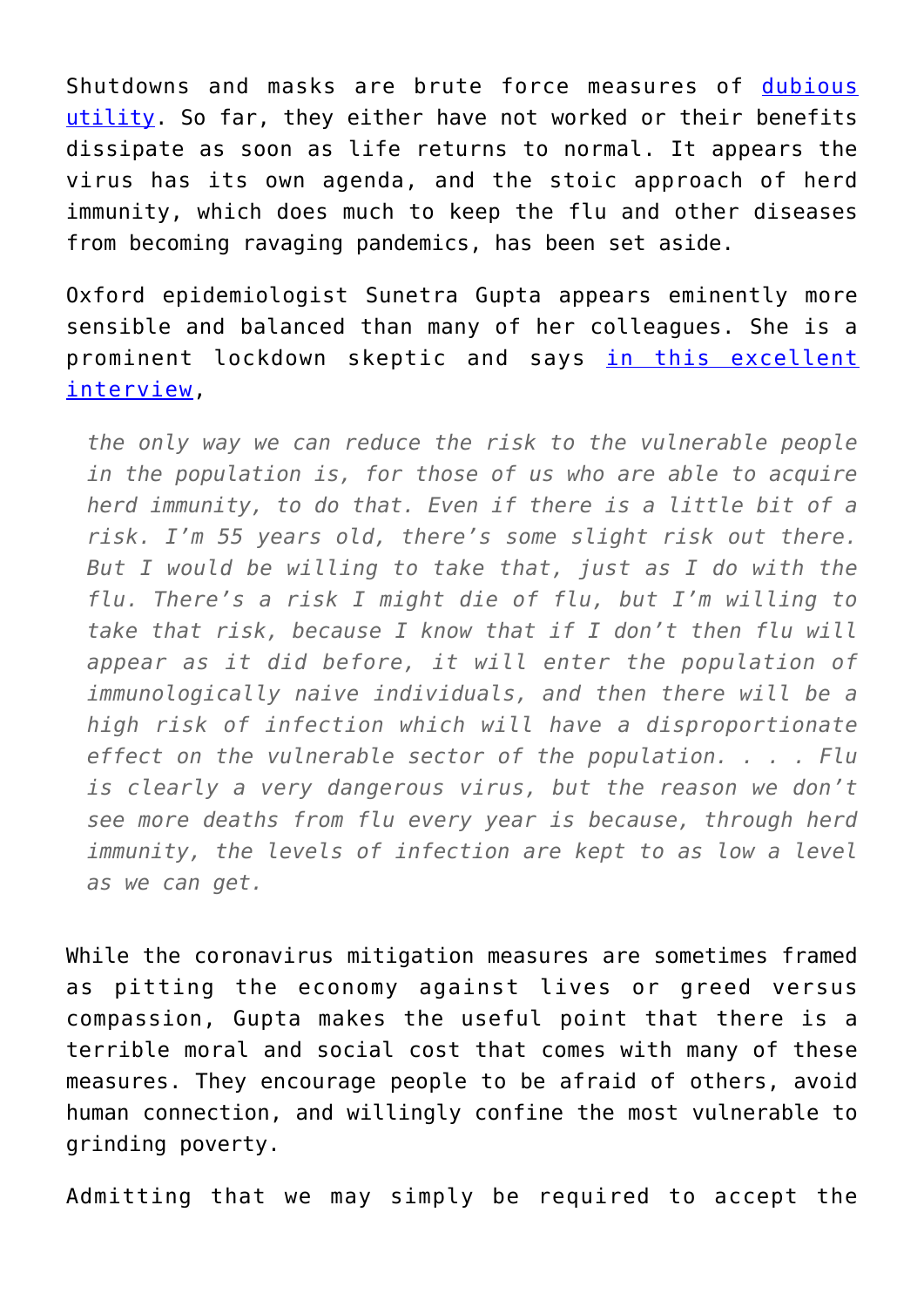inevitable and manage a difficult situation is counter to the assumption of modern medicine that the world and death itself can be fully conquered through science.

## **Pyrrhic Victories Against Nature**

Richard Weaver used to be a prominent figure in conservative circles, not least because of the catchy title of his book, *[Ideas Have Consequences](https://www.amazon.com/gp/product/022609006X/ref=as_li_tl?ie=UTF8&camp=1789&creative=9325&creativeASIN=022609006X&linkCode=as2&tag=intelltakeo0d-20&linkId=0fe5424212933d36ac9e6d46812f1c2b)*. Weaver was a thoroughgoing antimodernist, tracing the start of the decline to William of Ockham and his nominalism . . . in the 13th century. Weaver also was something of a conservationist, aghast at the [nature](https://www.tva.com/about-tva/our-history/built-for-the-people/the-lost-towns-of-pickwick)[destroying developments](https://www.tva.com/about-tva/our-history/built-for-the-people/the-lost-towns-of-pickwick) of his day: "We get increasing evidence under the regime of science that to meddle with small parts of a machine of whose total design and purpose we are ignorant produces evil consequences."

In the case of the coronavirus public health efforts, that meddling may mean the decline of herd immunity, the normal and more enduring bulwark against pandemics. Yes, there will be pain and death along the way, but much of that already exists now, or is, at best, being delayed.

The recent resurgence of the coronavirus in [California](https://covidtracking.com/data/state/california), as well as [in Spain](https://www.worldometers.info/coronavirus/country/spain/) and [Japan](https://www.worldometers.info/coronavirus/country/japan/), is happening in spite of long and rigorous lockdowns and widespread masking. Even if these measures were fully successful, it's not clear they can ever be lifted in a way that didn't lead to the virus resuming its course. Moreover, by preventing the acquisition of herd immunity, these measures seed the conditions for a truly devastating pandemic in the process, [including from other](https://www.reuters.com/article/us-health-coronavirus-flu/remember-the-flu-coronavirus-sent-it-into-hiding-but-at-a-cost-idUSKBN2221PG) [diseases.](https://www.reuters.com/article/us-health-coronavirus-flu/remember-the-flu-coronavirus-sent-it-into-hiding-but-at-a-cost-idUSKBN2221PG) Our approach is analogous to [the outdated policy of](https://www.washingtonpost.com/opinions/no-we-cant--and-shouldnt--stop-forest-fires/2017/09/26/64ff718c-9fbf-11e7-9c8d-cf053ff30921_story.html) [aggressively fighting small forest fires,](https://www.washingtonpost.com/opinions/no-we-cant--and-shouldnt--stop-forest-fires/2017/09/26/64ff718c-9fbf-11e7-9c8d-cf053ff30921_story.html) which seems logical enough, but creates the fuel for larger and more devastating conflagrations in the future.

"Fraggle Rock" was no work of abstract philosophy. But the Fraggles' abandonment of their traditional practice of eating